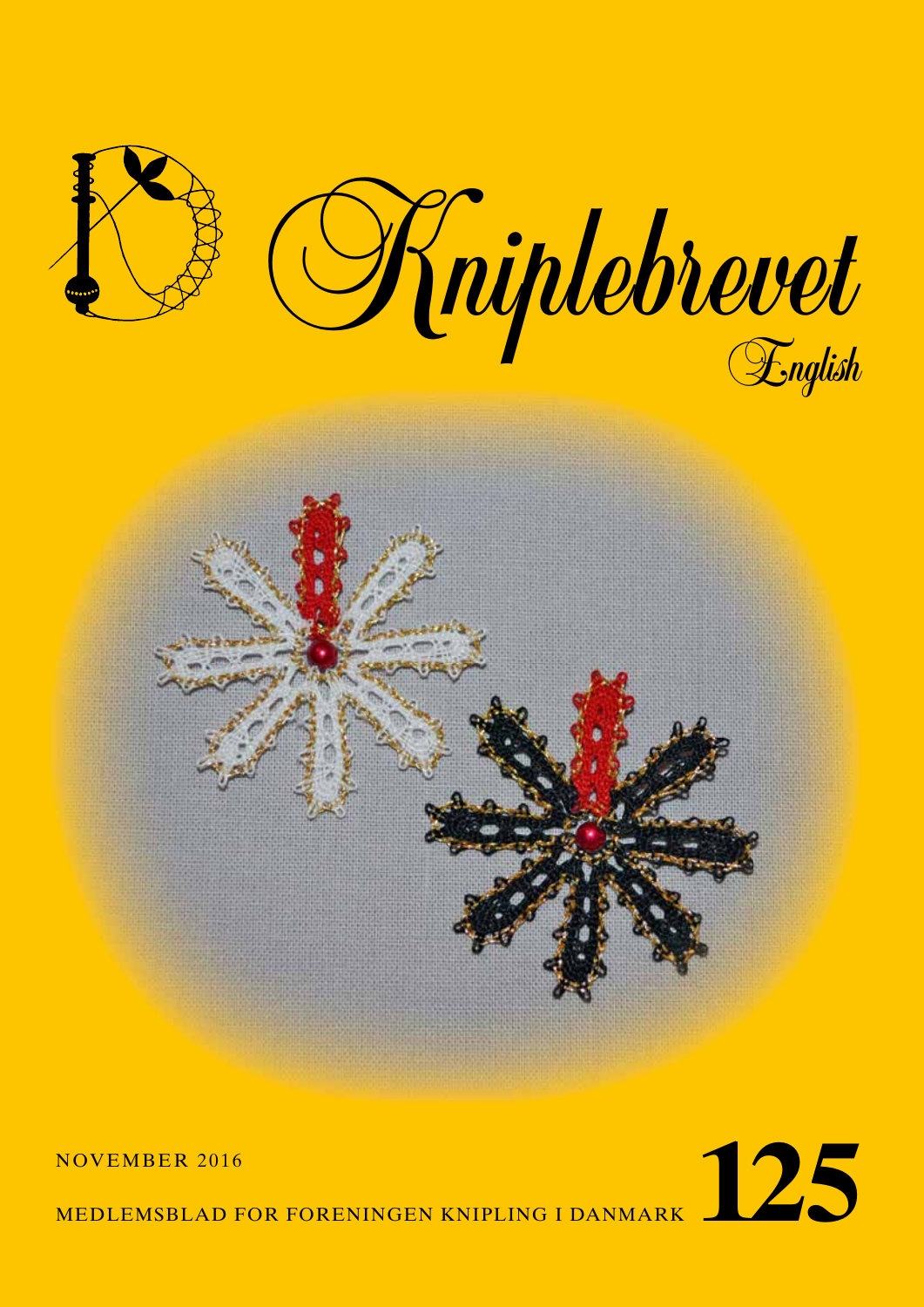# **Dear Members**

What a beautiful late summer and early fall we have had. It has been real difficult to go inside in order to start making lace again. Many of you have surely started up again in your local groups or associations. Ideas for new projects are popping up, and time becomes too short for making everything we like to do. A day has 24 hours only, but as my husband says: "drop the breakfast brake and you will gain30 minutes". Yes, he can talk, but not even a lace maker can do without food.

Since I last wrote, several things have happened. You could read in Kniplebrevet no. 124 that Marianne Nielsen has stepped out of the editorial staff, and we were looking for a creative soul to replace her. A person has contacted us, and what a capacity it is. The last agreements are about to fall into place before everything is settled.

You probably remember that Astrid, one of our board members, was ill during the General Meeting. She is doing better, but is still not well. Astrid has therefore decided to resign from the board. We called on our 1. substitute, Linda Olsen, to replace her. Linda is not able to take upon her the duty as a member of the board, as her private life is too busy at the moment. We called upon our 2. substitute, Charlotte Zachrau. She has yet not had the opportunity to participate in a board meeting, but that will come.

We have told before that we are working on a gift to Her Majesty, Queen Margrethe and Prince Henrik in connection with their Golden Anniversary next year. We are still waiting for a couple of lace pieces in order to finish the project. It is a big and ambitious project, and you can look forward to admire it at the Annual Meeting next year, where we for a short time unveil the project. Many lace makers, both from Denmark and abroad, are involved in this big project.

You will find the invitation to the General Meeting in this number of Kniplebrevet. It is held in Mødecenteret Odense, the same location as this year. If you would like to be a candidate for the board, please, do not hesitate to contact me in order to hear about how we work and what we are working on.

Remember, if you have ideas and suggestions to the board or Kniplebrevet, please,let us know. We love to hear from you.

I will, at last, wish you a good lace season, and even though it is not Christmas yet, this is the last number of Kniplebrevet before the Holydays, so I also wish you all a Merry Christmas and a Happy New Year.

# **Oh, Christmas tree, oh, Christmas tree…. By Susanne Andersen**

Bente Eskerod has this year been asked to decorate the Christmas tree for Kniplemessen i Slagelse, and I have gotten the task to find out who Bente is, and her plans about it. This is exciting for me, as Bente was my first teacher in a lace workshop, besides my teacher from Ullerslev Husfidsskole. It was a class on tape lace on the Annual Meeting in 2010 –at a time when it was still possible to participate in workshops and not only write about them.

The trip went by car to Hovedgård by Horsens, where Bente lives together with her husband and the ones of her adult daughters who happens to be at home. As I came through the door, I did not spontaneously think, that a lace maker lives here - as she expresses it herself "Calmness for the eyes". No lace or other things to take away the focus from the clean lines of the newly built house, situated in the middle of open fields and grassing cows. Bente takes me in to her office, and it becomes obvious that a lace maker, a designer or perhaps most correctly, a drawer is indeed living here.

Bente was born in 1964, this is easier to remember than the age, which changes every year. Bente's interest for lace started when she was studying on HF in 1983, where her mother wanted to learn to make lace, and Bente got hold of a Gislev pillow, (lace pillow, made by the same crafts man who makes the Gislev bobbins, editor) without knowing, that this is something special, and her mother started to make lace – after a while, Bente also caught interest, and they went together to classes by Elsa Høj Madsen. When the lace teacher education started up with Karen Trend Nissen was Bente a participant in her first class. Bente caught interest of pattern drawing right away, which she starts out from geometrical figures. Bente is not a good free hand drawer, and she therefore uses a 3D drawing program called Solid Works, which she also, as a mechanical engineer, uses in her work, drawing wood-burning ovens.

When Bente is not at work, not making flowerbeds in her garden or drawing patterns, she is teaching for the lace teacher education and has done this for many years. Bente is not teaching privately, as she lacks the energy after a long day at work to be the engaged teacher students need – she uses her spare energy on making patterns and teach future lace teachers.

Bente is not doing anything half-way, so she plans on using a few patterns, which she already has in her pattern book, and also new patterns, designed by herself, and she has, fortunately, Connie Gerlach to help her making the lace. The ornaments will be in gold, silver and white, and we will see baskets, birds, hearts and stars on the tree.

I have right now not seen the tree, but I will for sure have seen it when you read this, and I can't wait.

### **New Danish representative in OIDFA**

OIDFA is the international lace association both for bobbinand needle lace. Denmark has two chairs in the Administrative Council, AC for short. The Danish chairs have unfortunately been empty since 2013.

I have been a member of OIDFA since 2014 only. I saw that the congress would be in Adelaide, Australia - and was sold. It was wonderful to come out and meet so many nice people from many parts of the world, all sharing the same interest. More people made the remark that it was a shame that Denmark had no representative in the AC. I thought much about this, and when the votes for new representatives came up this year, I decided to be a candidate. I was elected as nobody else from Denmark was up for vote. The commitment lasts for two years, so I am representing Denmark until 2018. I hope that we, in the next election, can fill both of Denmark's chairs.

OIDFA publishes, like Denmark, four magazines yearly, called the Bulletin. The association is bi-lingual, so all text in the Bulletin is in English and French. It contains articles from near and far and has several patterns also. The different countries take turns to deliver material to the Bulletin, so there are materials from many different places of the world. This, to me, is very exciting.

OIDFA hosts a big congress every second year. This year was hosted by Ljubljana in Slovenia. For me it became a wonderful rendezvous with so many people I had met in Adelaide, and several new acquaintances were gained. Fantastic.

The congresses are for the most part held in Europe. In fact, the congress has been held outside Europe just twice, once in Kobe, Japan in 2010 and in Adelaide, Australia in 2014.

A local committee arranges the congress in cooperation with OIDFA's board, called the Executive Committee, EC for short. The congress contains many set arrangements, but beside this, the local committee sets its own mark on the arrangements.

The congress itself goes from Friday through Sunday, where there usually are local exhibitions in the congress-town and mostly also outside the city. Some of these can be visited through available half- and/or full day outings.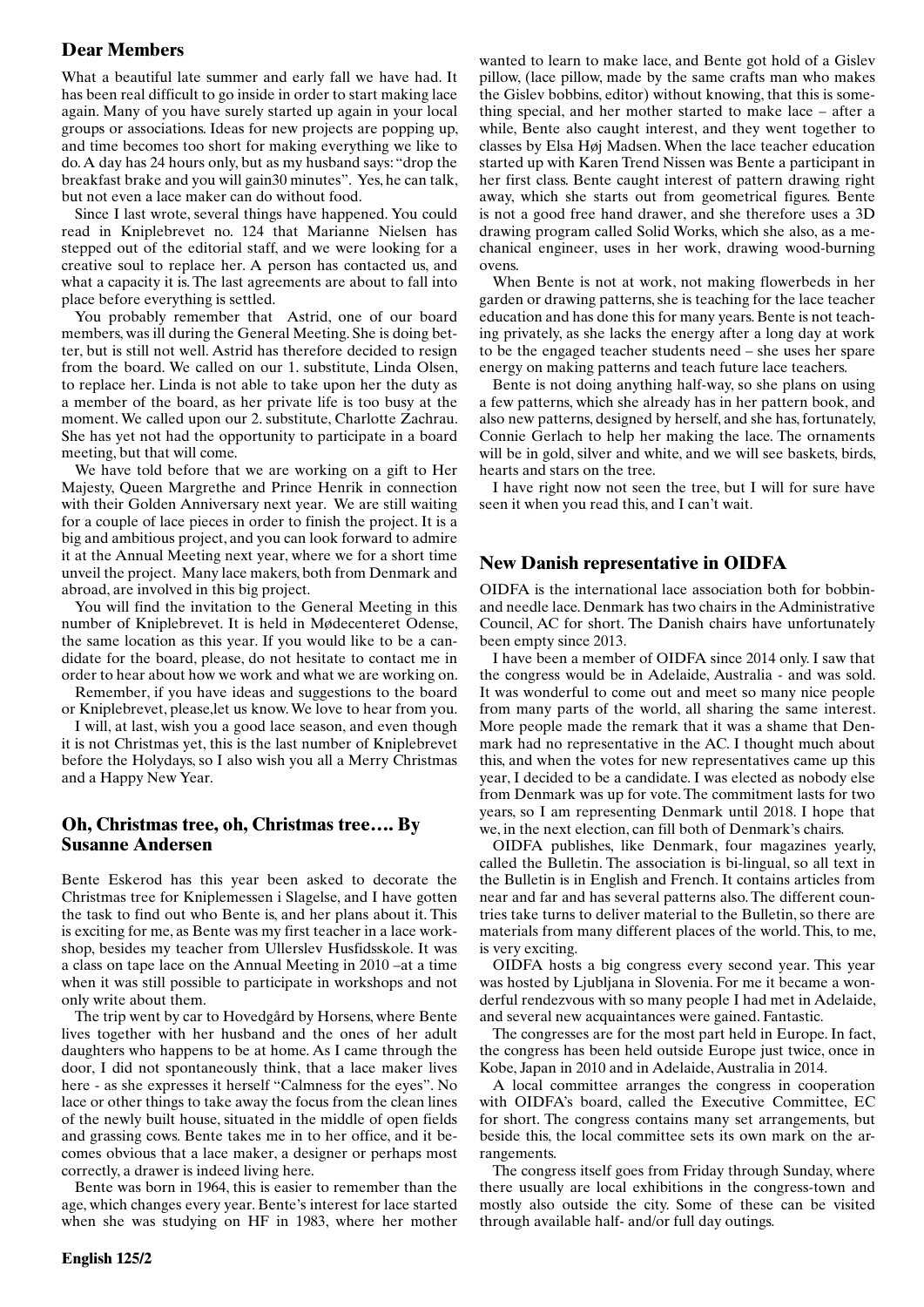Every country represented may put up a national exhibition. The visitors may vote for the best exhibition. Picture 1 shows the winner of this year, Russia. It is of course also a fair, where many beautiful things like patterns, books, materials and tools are on sale. Finely, there is also a long row of lessons on many different aspects of lace.

A competition is held in connection with every congress. In Adelaide, which is situated near good vine districts, the theme was to design a vine label. The theme in Ljubljana was "Youth". Picture 2 shows one of the contributions to the competition.

There are also arrangements for everybody within the congress days. Those are events like the official opening ceremony of the congress on Friday, the formal dinner with local entertainment on Saturday evening and the closing ceremony on Sunday. Here is also the next host country announced.

Around ten different classes are given in connection with every congress, typically held from Monday through Thursday before the congress and the themes are for both bobbin- and needle lace.

One can, after the congress, participate in arranged bustours around the host country, typically from Monday through Friday, where there is opportunity to learn more about the area. Special exhibitions may be visited, but also special local sights and beautiful nature may be included in the program.

The local committee may also arrange something special besides the set parts of the congress. And that did indeed happen in Ljubljana. As a prelude to the congress an event called "Mega lace" took place. About 1000 of the participants started a parade through the center of the town led by an orchestra. They ended up on a center plaza where tables and benches were set up so everybody could make lace. There were children, youngsters and older people, men and women, locals and people from many different countries. This also meant that one could see many different ways to make lace and many different types of lace pillows, see pictures 3 and 4. The weather was wonderful and it was a fantastic evening.

Everybody can participate in OIDFA's congresses and its activities. Just a couple of meetings are for members only. It is a considerable discount for members to participate in the activities, so I would recommend membership.

OIDFA's congresses are not set to a particular week end of the year, which gives the host country an opportunity to match the date with other lace events in their country. The congress was held end June this time, just after the annual lacefestival in Idrija, which made it possible to visit both events in one trip – that was wonderful.

The next congress should have been in Bruge, Belgium in 2018, but it is unfortunately cancelled. The local committee has stepped down, and OIDFA's EC is busy planning what to do instead. Many of us have looked forward to visit this big lace center, but regretfully, this will not be. It is, however, the first time an OIDFA congress has been cancelled, and hopefully also the last time. The congress will be hosted by Tartu, Estonia in 2020, and I am sure, many exciting events are waiting for us there.

I find that one gets lots of wonderful experiences by being a member of OIDFA. You are very welcome to contact me if you want to become a member or just have questions about OIDFA. Contact information is stated underneath.

*Good lace greetings Helle Schultz*

E-mail: oidfa.danmark@gmail.com Mobile phone: 40 86 79 87 Membership fee 2017: DKK 260,- To be paid latest on December 12th, 2016 OIDFA's homepage: oidfa.com Picture 1: Russia's contribution – best national exhibition Picture 2: Contribution to the competition "Youth" by Marisa Crisman, Italy. Picture 3: Mega Lace Event Picture 4: Mega Lace Event

# **Idrija Lace**

When hearing those words, I almost shudder in sheer pleasure. In June I went on a 12 day tour to Slovenia, and the theme was lace, lace, and more lace. Idrija lace has always been somewhat exotic to me and on this tour I was completely done in!

We attended the opening ceremony of the Idrija Lace Festival anno 2016. It was hot, I didn't understand a word, the seats were uncomfortable, but one thing I did understand: the pride and enthusiasm. Some of the speeches probably dealt with the cultural heritage. Yes, lace in Idrija is part of the DNA of the population, of their culture through centuries, their pride and their means of living. I could also see this in the streets, where all the shops displayed something or other with lace, lace was painted on the sidewalks, beautiful ladies wore as beautiful lace hats, and then of course, the lace tattoos in the face or anywhere!

The Idrija School of lace has approx 400 students, boys and girls from the age of 6 and up, and of course some adults. The School has existed uninterrupted for 140 years, which counted for the festival being extra magnificent (and the fact that the state of Slovenia had existed for 30 years). The lacemaking children really make beautiful and rather complicated motifs.

And the town square, well, everything about lace and lacemaking to your heart's content. Meters and meters of patterns hung like drying laundry, thread in all colours of the rainbow and then some, lace pillows etc etc. I had a hard time deciding what to buy, too much to choose from. Still, a couple of fan patterns and the ABC og Idrija patterns found their way into my bag.

Most impressive was Saturday morning when a lace competition occupied part of the town square. The "parade" started at the School of lace. First came the miners' orchestra, then came a long tail of children carrying their lace pillows and baskets, and they just kept coming, followed by a small group of adults. One of the guards told me that there were 130 children and 30 adults participating in the competition. Each age group had its own challenge, and the participants were judged on both speed and quality. Unfortunately, I could not stay for the conclusion.

In addition, we visited a number of exhibitions outside of Idrija, we were after all in lace country. At times I was flappergasted at the beauty of a lace, and that one single lace picture can tell a whole story. My own pictures, well they cannot tell a fraction of the views, but a few I shall share.

I was extremely enthused about what I saw in Idrija, and in conclusion I urge any and all lace makers to treat themselves to visit the Idrija Festival, which is held every year.

# **Workshop at the Tønderfestival**

Several workshops in Tønderlace were given at the recently arranged Tønder Lace Festival. The instructors were Karen Trend Nissen and Helle Schultz and the workshops were taught in a mixture of English and Danish.

I participated on Saturday, June 4th. The workshop lasted three hours. We were 14 students, 6 of them continued from the workshop given the Friday before.

A prepunched pricking for a candle grease guard in Tønder technique was handed out to us, and we got started. Three hours fast when working with Tønder lace, and I did in no way finish my piece.

But I met many nice people, like Sumiko Tray, a Japanese lady, who lives in the USA. She had come all the way to Tønder in order to participate in the festival, and it was very special for me to talk with another lace maker from so far away.

It was a fantastic afternoon, and I was pretty tired when the workshop came to an end. But it is for sure something I would do again, if the opportunity comes.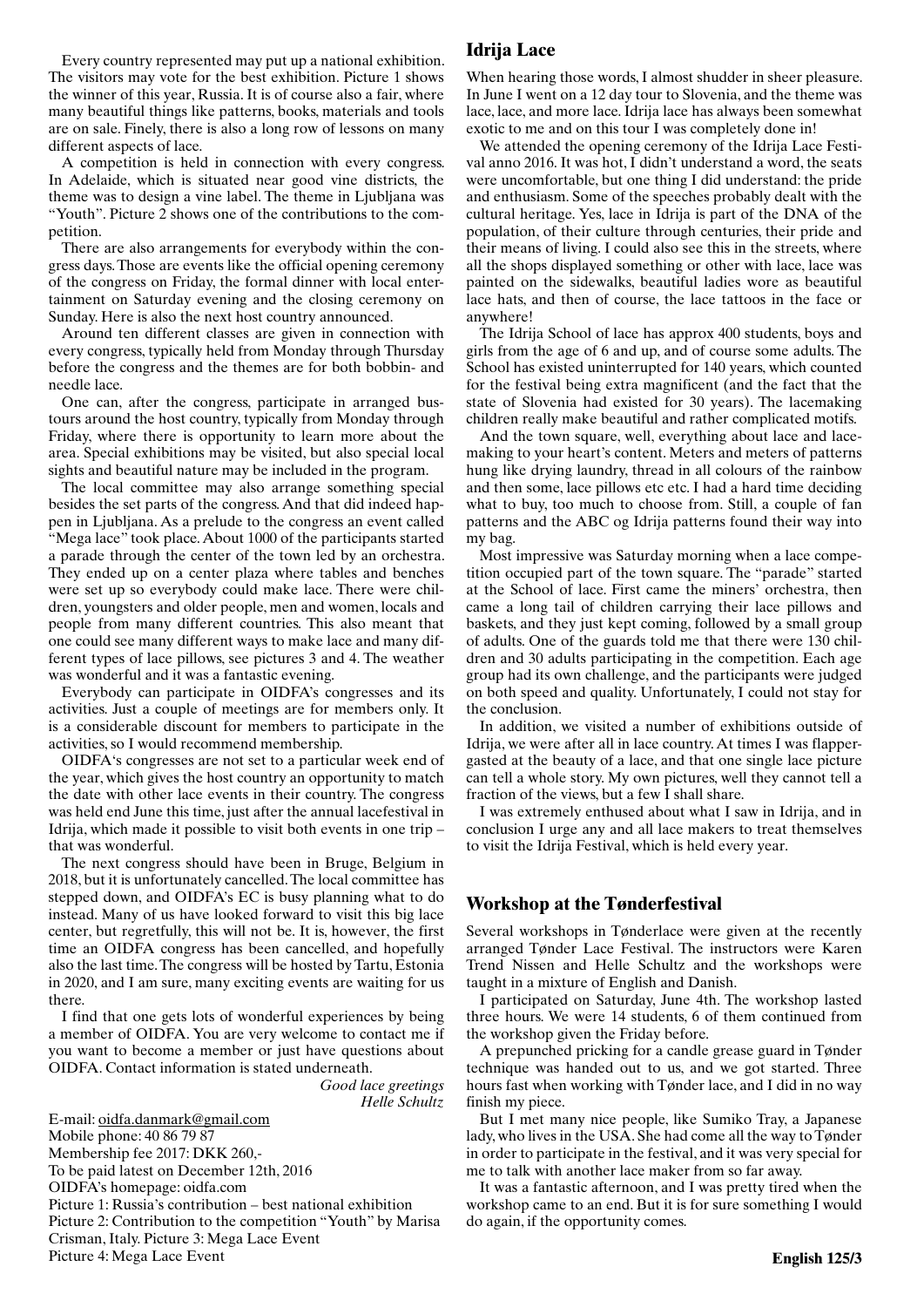# **Annemarie's beautiful dress**

One of the beautiful things we could admire on the Tønder Lace Festival was Annemarie Riise's beautiful dress.

She has designed and made this wonderful piece of art in lace herself, which is an enormous achievement. Especially when one consider that the possibility to sit down and make the lace following a work sheet was non-existent.

She asked a friend, if it was possible to make a dress in lace. The answer was yes, and Annemarie made a pattern from one of her well fitting dresses, and she could start the lace making.

She used seven different colors for the dress, and managed to combine the colors to a harmonic and living piece of art.

She designed a linen ribbon as the first part of the dress, and filled the grounds in as she went on. She was never told that tallies were hard to make, so she just made them. Sometimes it is a good thing, not to know all the ''rules'' by heart. Instead Annemarie let her creativity set the agenda and threw herself into the work.

The skirt with the waistband was made first. In this way it could be used alone if the top would not be done in time for the Tønder Lace Festival.

But, she reached her goal in time. It took her a year from beginning to end. The last stitches of the dress were made on the week-end before the festival and the last threads snipped off after arriving to Tønder.

Annemarie Riise learned to make lace 15 years ago, and she has made small projects only before she made her dress.

*By Annette Nielsen*

# **Speech from the German Lace Congress in Emden, April 2016**

Flowers in Lace by Marianne Stang, reported by Marianne Nielsen

Marianne Stang gave a talk about the flower motives, which adorn and have been used in much lace. Different flowers were represented in the speech, and beautiful examples were shown of different types of flowers used throughout time. The quality of the pictures, accompanying this resumé, is of varied quality, as some of the pictures are taken directly from the wall during the talk.

The first flower on display was the rose – the queen of flowers. Several types of lace have through the years used the rose as motif. Thereafter, the peony was presented, which was in vogue in Europe in the 1840's.The carnation comes to Europe in the 13th century by the crusaders. One can often find them in embroideries in the 15th – and 16th century, and later, in the 17th century also in silk brocade and lace. Lillis has also been used in lace, and symbolizes Virgin Mary's purity. I did unfortunately not get pictures of Marianne Stang's pictures of this, as my camera was acting up, but by the time we reached to the irises, which is named after the Greek goddess of the rainbow, it was 'behaving' again. Next came the tulip, which can be seen in tapelace from Hungary dated 1685. The thistle was also presented in fine English style. Marianne Stang ended her talk with the Edelwess.

# **KNÆK CANCER FLOWER**

By Yvonne Nielsen

**English 125/4**

Lene Birkely Nielsen has designed a pattern of the Knæk Cancer Flower'for the profit of Knæk Cancer. The total amount from the sale of the pattern went to the Knæk Cancer drive.

The profit was 7025,00 kr.

The picture was taken during Slagelse Messen. But, as you see, more patterns were sold afterwards.

Lene informs us that the sale has stopped for this year, but expects the sale to start up again next year.

Thank you to Lene, for this good idea.

# **Foreningen Knipling i Danmark invites to the General Meeting on Saturday, March 11, 2017 in Mødecenter Odense, Buchwaldsgade 48, 5000 Odense C.**

Agenda according to the rules:

Election of chairman and counters of votes.

Presentation and discussion of the board's oral and written reports.

Presentation of the audited account of 2016 for approval.

Presentation of the budget for the upcoming financial year.

Establishing of the membership fee for the upcoming financial year.

Incoming proposals.

Election of members of the board and substitutes.

Additional topics.

If you want to have a topic taken up at the General Meeting, it needs to be sent in writing or by e-mail to the chairman of the board no later than by January 1st, 2017. See colophon for e-mail- or post address.

If you wish to be a candidate for election to the board, a written notification has to be in the mail or sent by e-mail to the chairman of the board no later than by January 1st, 2017. It has to contain a picture and a short description of you to be published in the February edition of Kniplebrevet. In order to be eligible for the candidateship for election to the board, at least 1 year of membership of our association is required. You are welcome to contact the chairman if you would like to know more about being a board member.

We hope to see as many as possible at the meeting and look forward to spend a couple of good hours together with you in Odense.

Stand holders, wishing for a free both at the Annual Meeting, has to give notice to the chairman at the latest on January 1st, 2017.

If you wish to set up a display at the Annual Meeting, you also have to contact the chairman at the latest on January 1st 2017, in order for your names to be announced in the February edition of Kniplebrevet.

# **The Annual Laceday, pattern 2016**

Foreningen Knipling i Danmark would very much like to borrow lace made from the pattern "Tera", for use in connection with the Annual Meeting in Odense on Saturday, March 11, 2017. "Tera" is the pattern distributed to you in connection with the Annual Lace day. The lace will be on display at the Annual Meeting in Odense.

The lace may be sent to our pattern coordinator or handed over to us at the Open House arrangement in Nørrevoldgade, Nyborg. The lace may also be brought to our pattern coordinator at the Annual Meeting. The lace will be given back to you after the General Meeting or returned to you by mail.

# **My lace is to be used ....**

Exhibition of Gitte Pedersen at the Lace Festival 2016 By Susanne Andersen

"My lace is made to be used and hopefully by lace makers of all ages", is what Gitte Pedersen said when I asked about her about her designs. Gitte has been doing lace since she was 18.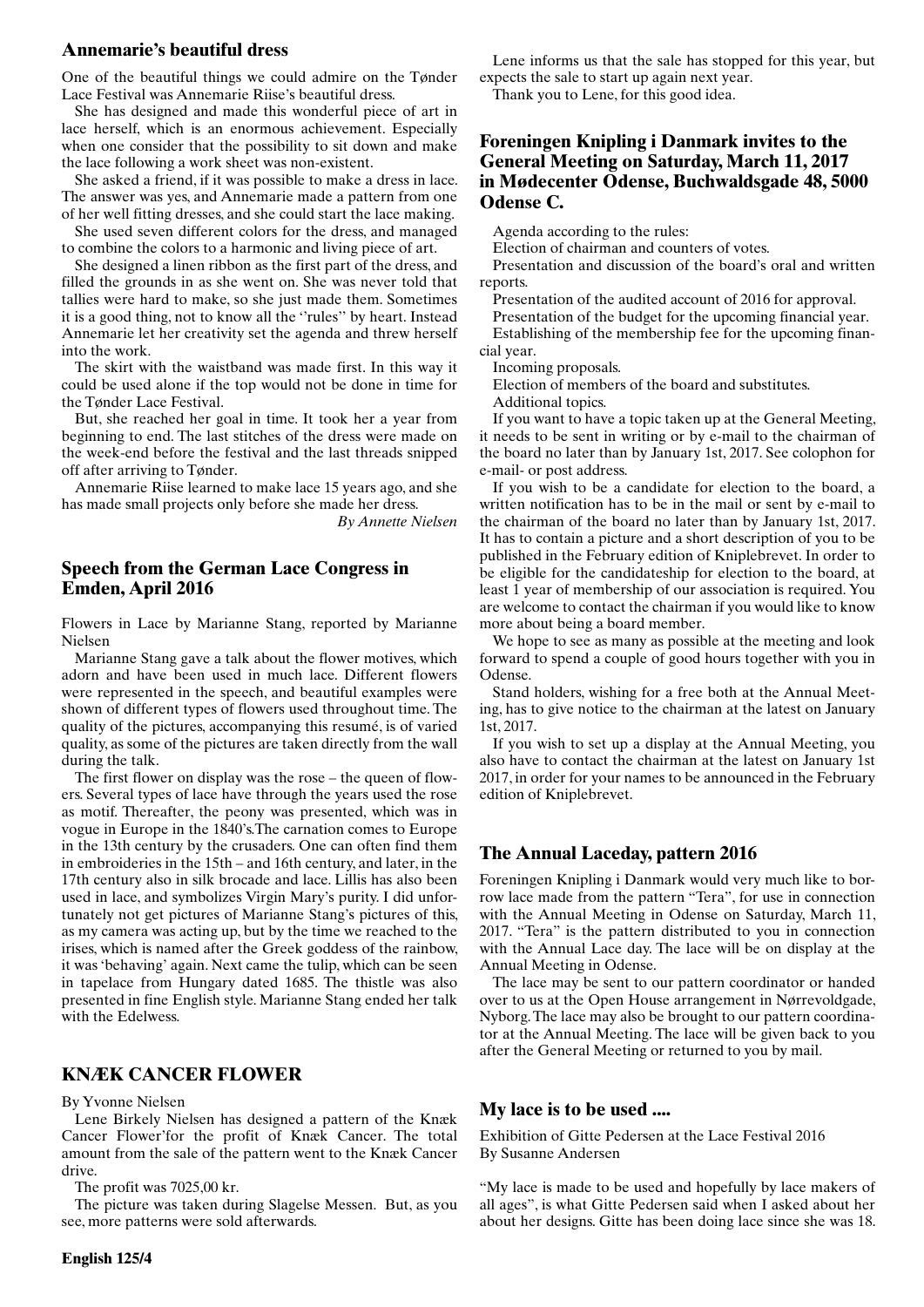She is trained as a graphic designer, and since 2003 she has taught people to make lace. Many of Gittes designs are made on request, and no job is too small or too large.

Gitte has exhibited several times and each time it's exciting to see what's new. This time I was especially fascinated by the big pieces of lace in her "fence".

# **Årets knipledag i Aggersund**

We have, for the first time, held" Årets knipledag" in Aggersund. We were permitted to use the church's parish-hall, and lacemakers from 3 different groups participated. We opened at 1:00pm and closed at 4,00pm. All of us thought that we had a very nice afternoon with about 30 visitors. We sold coffee and cake, and talked a lot. The profit from the coffee-sale was donated to the breast cancer association. We will surely invite to "Årets Knipledag" again.

Bodil Jacobsen

# **The Annual Laceday in Stenløse**

Årets Knipledag was on the tablet as soon as we met for the first time after summer vacation. Our first thoughts were as usual: "what are we going to do this time", "what do we have" and notto forget, "what do we have of new things". And, as usual, we were able to put a varied exhibition together, and we had a good day with many visitors. It was looked, showed and told, and some lacemakers from long ago showed renewed interest for the trade. They seemed excited about how much lacemaking had changed from the time they worked at their pillows. The exhibition has perhaps given them a renewed interest in making lace, who knows.

*Greetings from Kniplepigerne I H.E.P. Huset in Stenløse*

# **Årets Knipledag in Hadsund**

The laceday was nice and calm. We were 4 ladies, who sat on Butikstorvet from 9 am. to 1 pm. and made lace. We had also made a nice exhibition of our own lace pieces. Many of the stores around the place were closed and we therefore did not expect many visitors. But many people did come by in spite of this, so we were happy to talk to a good amount of people after all. Some lace makers came all the way from Randers in order to see what we do, so we had a good day.

> *Sincerely Lis Larsen, Hadsund*

### **The Annual Lace day 2016 on our association's premises.**

Årets Knipledag was honored all over the country on Saturday, August 27th this year, and also on Knipling i Danmark's location in Nørrevoldgade in Nyborg.

Coffee and tea were brewed in big amounts, as our pillows were unpacked and made ready.

We were ready to start at 10 am. We were all in all 12 lace makers working in shifts throughout the day, one came all the way from Dronning Mølle.

The talking was lively, the bobbins moved swiftly forth and back, the laughter happy, and far too fast it was 3 pm. and Årets Knipledag had come and gone.

We had a fantastic day, but would have appreciated more visitors. So, let this be a kind reprimand to all of you for Årets Knipledag 2017.

# **The Annual Laceday 2016 in Bogense – a new adventure**

Nordfyn's Turistkontor and Ervervskontoret had earlier this year moved together to a bright, wonderful location on Vestre Havnevej. They offered us the use of the place, and they made us feel very welcome.

"We" were Bente and Birgit from Fynske Kniplere. Each of us had brought our own lace for en exhibition, and each of us also brought 2 pillows each with different techniques. We had an even stream of people coming by on this very warm day, in spite of competition from beach, marina and cafés.

We had many good talks with our guests, and our help with information about buying lace materials on the net and where to get hold of patterns, was much appreciated.

Here are a couple of pictures of the day with Bente and Birgit plus our exhibited materials, showing the diversity of the craft.

Both Turistkontoret and we had a very good day, and we agreed on coming back in 2017.

> *Sincerely Birgit Bryde*

Members of KIT were again in place in Greve Midtby Center on Lille Torv in connection with Årets Knipledag. We met at 10am. and fussed around for about an hour in order to make a big and nice exhibition of our lace pieces. It was as usual many beautiful things, which deserve to be on display.

We had lots of room to spread out this year, and the talking both with each other and with interested people stopping by to see what we were doing, was lively. Thank you to the members who came using their day off to show what lace today is all about. A special thank you goes to our youngest member – impressing how she sat by her pillow the whole day.

It was a real nice day, and I already look forward to doing it again next year.

# **The Annual Lace day with Storstrømskniplerne.**

This year we had decided to move to another location than where we have usually been. This was a good choice. We had wonderful light rooms with better opportunities to arrange our exhibition. We were about 15 lace makers, who met at 9 am. for morning coffee and for setting up our display. We opened at 10 am. and had more visitors than the previous years. We had coffee and a little piece of cake for the visitors, and also a pillow where they could try out the art of lace making. Lace was made, lace was talked about and lace was admired. We parted, after a real pleasant day in good company, but after first to have decided to do it again next year, hopefully also on this location.

> *The best lace greetings from Storstrømskniplerne Lone Nielsen*

# **Speech given at the 10th Kniplingsfestival in Tønder**

Dørns og Diele, Bygningskultur i Vestslesvig på kniplepigernes tid. Short summary by Marianne Nielsen

The curator Elsemarie Dam-Jensen introduced about 20 interested listeners, who on the Sunday morning had found their way to Pumpehuset, Tønder Museum, to the local building culture in Vestslesvig. We first got the explanation of the word 'Flekke' (spot), because it was not what I thought, a little collection of houses far out on the county side, but alas, it was a larger village resembling a town, but without a town's rights. The name was until 1868 used for the following places in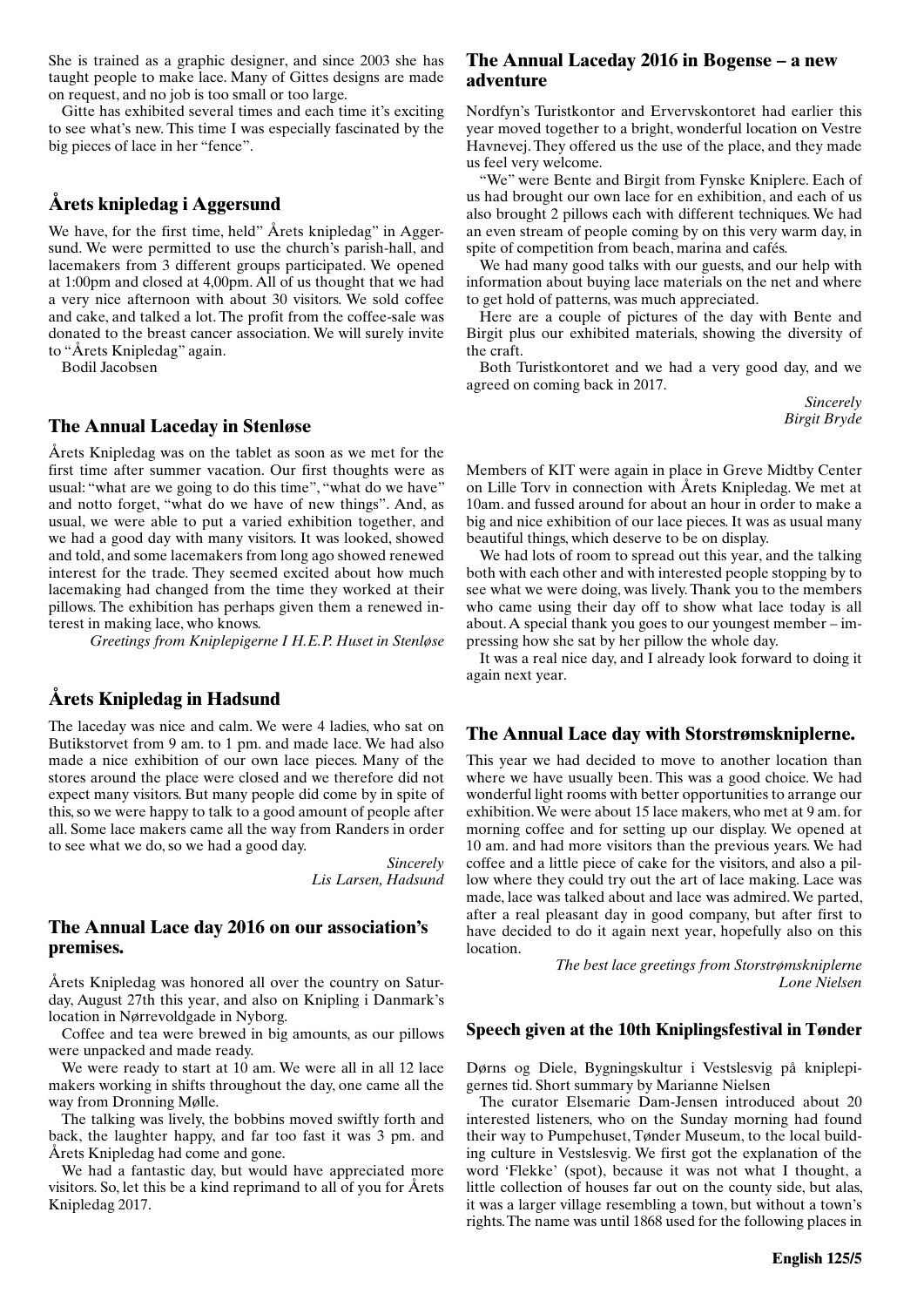Sønderjylland: Augustenborg, Højer, Løgumkloster and Nordborg, and was completely done away with in 1970.

The speech thereafter focused mainly on houses, built and lived in by lace makers and -merchants around 1840. The speech was enriched by lots of pictures of houses from the area, and I have to encourage all readers of Kniplebrevet to take a trip to this part of Denmark in order to see all those nice houses.

I have often wondered why this area often has white-painted joints on their red brick houses. The reason is that the citizens showed off their national feeling for Denmark in the 1800s by copying the Danish flag by painting the joints white.

We also got an explanation on why they often have a gabled roof over the front door. The reason is that if there was a fire in the thatched roof, the straw would slide off. The little roof over the door would make the straw slide off to the sides of the door, and people and animals could get out of the burning house.

Many houses were placed in the marsh, and were therefore built on a 'værft'. A 'værft' is an artificial hill

, and the houses were built upon them in order to protect them against storm floods, as there were no dikes back then. Some 'værft' date back to the 1200th century and many of the houses are built in the 1600s.

We were thereafter led through rows of local houses and buildings, and every one of them had a story to tell about lace makers. They often lived in small houses, where they kept animals in one end of the house. Many of the homes were also very small and dark and they probably often had a candle stand or a lace maker's lamp to give a little light to the pillow when they made their lace.

Another house we were presented for was the poor people's home in Møgeltønder. The lace makers that lived here paid their dues by selling their lace. Several lace makers also lived on the north side of Slotsgade in Møgeltønder. Common for these houses were the bay windows facing south, where the lace makers could sit and work in sunlight. The lace merchants, like Detlev Hansen, lived on the southside of Slotsgade, with gardens facing south.

We finished in Tønder around 1588, where the town was a ''harbour town'' with ships sailing up the river and into Tønder. Gabelhouses like in Lübeck were built in Tønder at this time. You can still see many of these houses in Tønder's main street. If you go down in Uldgade, you will also see many houses with bay windows where the lace makers were sitting making lace in the sun, just as they did in Møgeltønder. We were also 'invited' into a house on Spikergade 12, where a plan of the house explained the title of this speech. The ground plan showed a little house with 'Diele' (hallway) all the way through the house from the street to the backdoor, 'Pesel' (the familiy's private livingroom) and 'Dørns' (a small formal room towards the street, where guests were received).

We ended up in the main street of Tønder, in Drøhses Hus built by Jürgensen in 1672. The house has beautiful sandstone pillars on each side of the entrance and fantastic painted ceilings, and in Dørns, which contains the museum shop today, are bay windows and wonderful preserved stucco ceilings.

The fact that so many of the houses from the time of the lace makers are still standing, bear witness of a sense of quality and good building materials. The area has also had a strong feeling for tradition and besides that, money for building something new was scarce.

It is a big awareness of the cultural heritage in the area, and Tønder is, after Copenhagen and Elsinore, the town in Denmark with the most protected houses, which are costly to maintain. All these houses and the lace tradition are a true testimony to the area's historical and cultural importance.

# **Wanted!**

#### *Dear Lacemakers*

A Norwegian lady is looking for somebody who would like to help make something in lace for a Norwegian church.

It should, if possible, be lace like on the pictures.

If you would like to help, please, contact her directly. Her name is Ane Sand with the following mail address: an-sand@ online.no

We would like to hear about it, if you take contact and become part of the project.

# **Lesson 4**

This lesson is more advanced than the previous ones, and is designed with Christmas celebrations in mind.

The idea came from looking for a way to celebrate a very dear friend who had died just before Christmas, and a way of making her present at our celebrations. She was a lacemaker and one who inspired me in many ways.

The techniques used include a lot of leaves (plenty of practice!), six pair crossings, windmill crossings, and Bedfordshire circles.

Thread used Presencia Finca 50 and DMC Diamant Fil A Broder Metallise

Body uses 48 pairs of white and 2 pairs of gold.

Wings use 33 pairs of white and 1 pair of gold, although 12 pairs are thrown out after completing first wing and can be reused on second wing if sufficient thread remains.

The skirt is made so that the threads finish at the inside edge which is the neckline of the angel, and these are used to join the two straight edges to form a cone. The cone is then stiffened with a suitable stiffening solution for textiles (I used Stiffy). The wings are also stiffened and then attached to the cone when dry. I used a glass lampwork bead for the head, but a clear crystal bead could be used. Lampwork bead makers make these and many can be found on http://www.etsy.com The maker I now use for these beads is Midget Gem beads on Etsy, although this one was made by a different maker.

To attach the bead, use a small bead inside the body, with either thread or wire, and then through the neck space, and through the head bead. If using wire, make a loop around a pencil and wind the end around the wire to secure. In the photograph I have used thread, and knotted this over a small seed bead before forming a loop and cutting the thread.

Variations could include adding small beads – seed beads or delicas instead of picots, or trying different colours of thread and metallic thread according to the personal choice of the lace maker.

I hope you have enjoyed this introduction into the Bedfordshire lace, it is only a very brief introduction and there are so many designs to explore – Thomas Lester in particular was a very creative designer and his designs continue to enthuse and intrigue lacemakers today. These can be seen in

Thomas Lester, His Lace and the East Midlands Industry, 1820-1905

Anne Buck

And at the Higgins Art Gallery and Museum, Bedford, by appointment for most of the collection. http://www.thehigginsbedford.org.uk/about\_us/our\_story.aspx

Louise West Lace Design – http://www.louisewestlacedesign. co.uk

Facebook - https://www.facebook.com/Louise.west.lace.design/

Twitter - https://twitter.com/laceyloudesign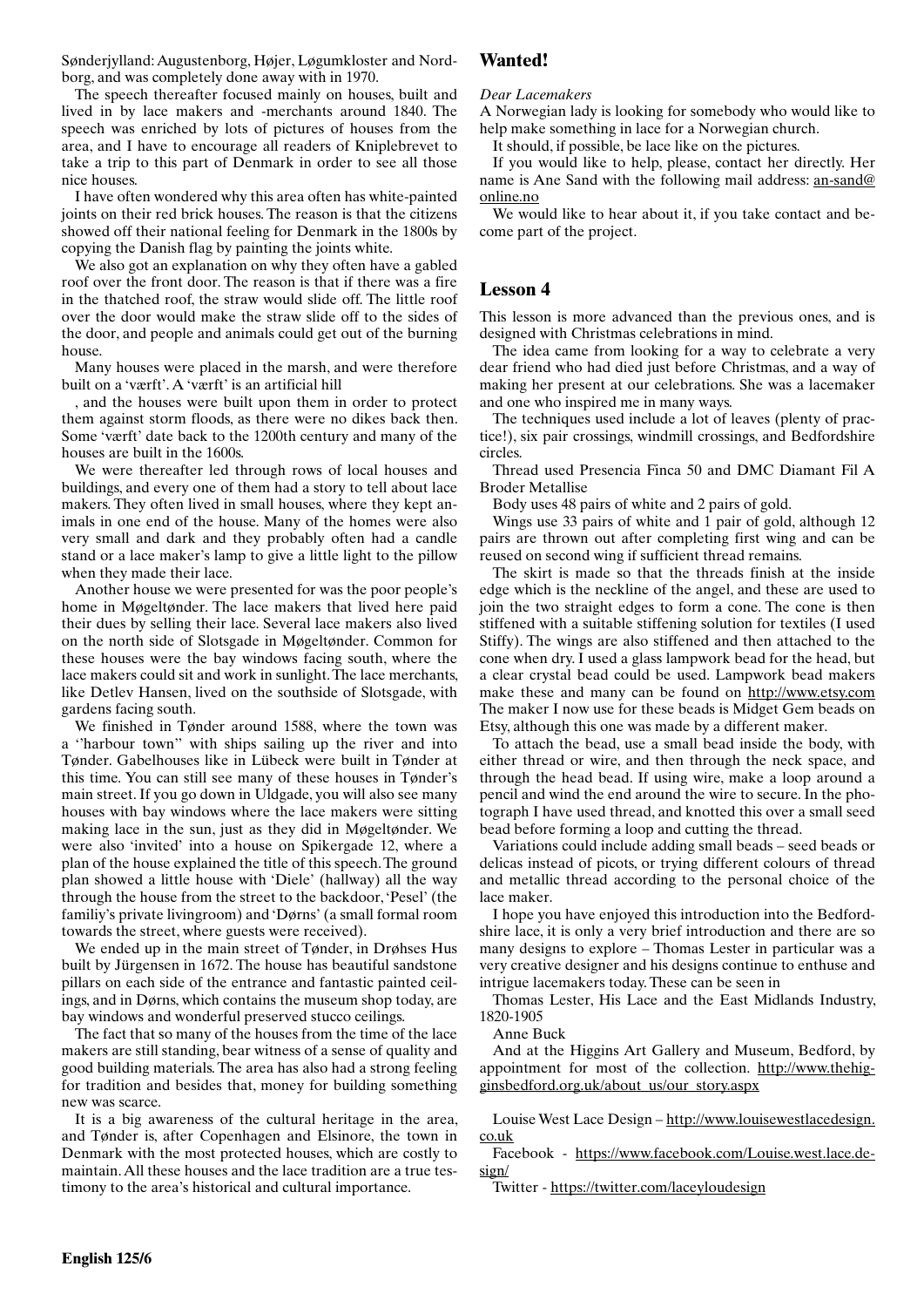

# finish at last pin, having thrown out pairs



2 pairs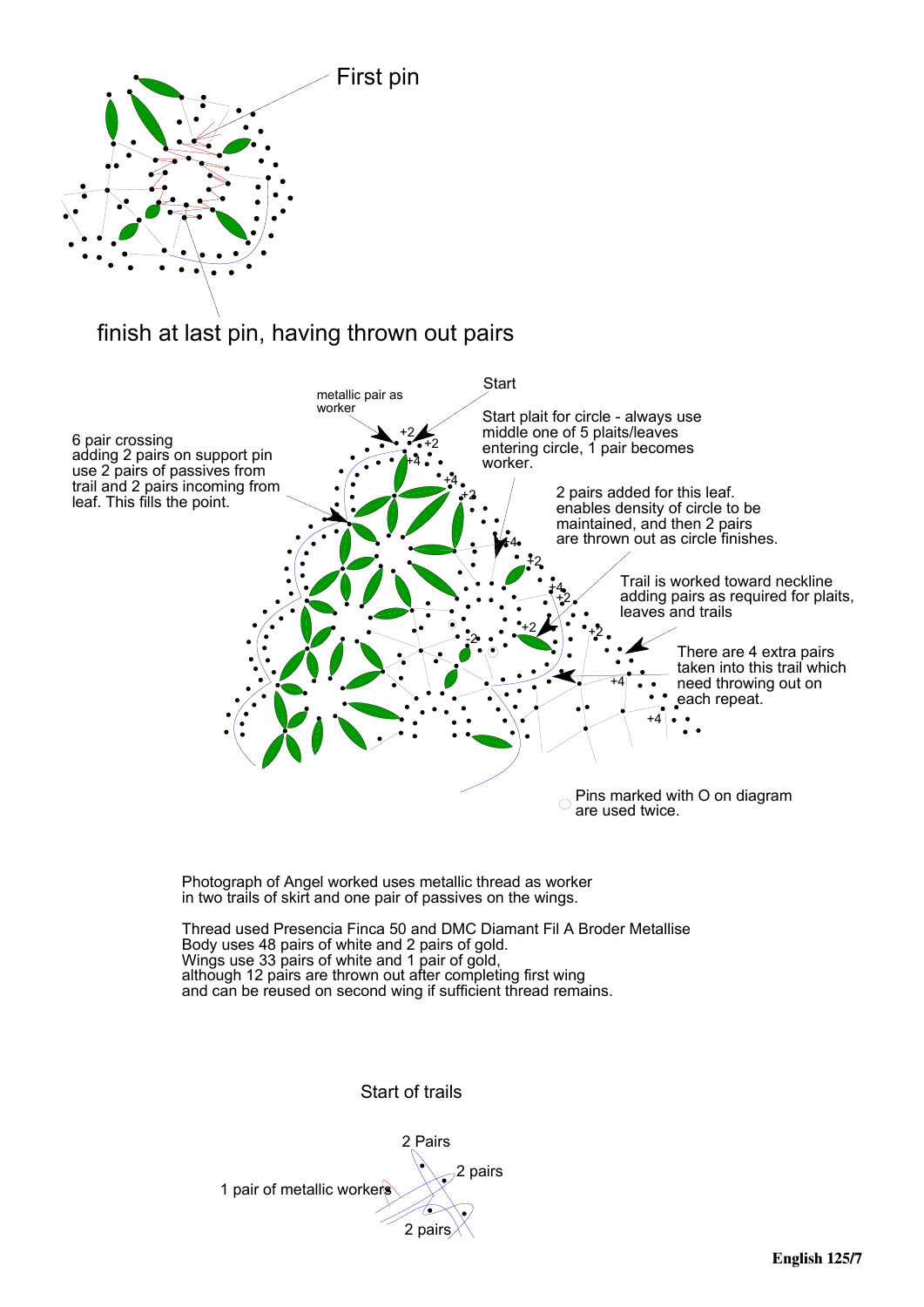### **Emblem for the General Meeting 2017**

The figure is thought to be a ribbon made in the lace of your imagination. Use linen stitch, whole stitch or half stitch for the ribbon or something quite different. Make a pricking in the middle if you wish. In short, use your imagination!

Thread no. 60/2 or K80 is suitable and can be had in many nice colors, but any thread may be used.

The emblem can be fastened with a pin or perhaps mounted on a necklace.

#### **Placemat with hearts**

Idea, design and execution: Helen Toft Pedersen, Vadum

Materials: 140 pairs of linen thread 40/2 or 35/2. 40/2 will give a more open weave.

Start: Set up on the top of the curve with 14 open pairs on the edge and add pairs on the inside of the edge until the whole width is in place. Take pairs out inside the edge as the heart narrows. The adding and taking out of pairs are indicated on the worksheet. The marked twists are valid through the whole lace.

Finish: As you please.

#### **Christmas angel**

Idea, design and execution: Bep Vianen, The Netherlands

Materials: 16 pairs of linen thread 60/2 and 20 pairs for the ground, plus 1 pair cotton crochet yarn. 34 of 3 mm. beads for the dress' ground. The pairs for leaves and plaits in the ground are often set in and taken out. It is therefore useful to wind more thread on one of the bobbins in a pair, and wind over from this one to the other as needed. In this way, not so many bobbins are used.

Due to lack of space, are twists not marked on the worksheet, but there are always a twist going from linen stitch to half- and whole stitch. Extra twists are made as needed. The ground is made by plaiting, and pairs are set in and taken out as needed.

Start: Set up at A and work first the edge of the wing. 1 pair of linen thread and the pair of cotton thread is added at B. see fig. 1. The cotton pair is marked with vertical lines on fig.1. When meeting a picot, you work linen stitch through the 2 pairs in fig.1, make the picot and go back with a linen stitch and continue according to worksheet.

The inside part of the wings are worked against the ribbon. The 2 pairs for the leaves are worked in to the lace and the same 2 pairs are worked through the lace and ending with the leaves on the opposite side of the sleeve. The ribbon in the middle of the wing is worked in linen stitch with 4 pairs. The ribbon going around is worked with 3 pairs in whole-stitch.

Finish: Sew pairs into the start loop where possible and tie off. The other ends are tied off. Starch the angel well and fold it double. It may be lined.

#### **Little Star**

Idea and design: Janice Blair, USA

Execution: Sonja Andersen, Ikast

Materials: Star no.1: 8 pairs oflinen thread, 50/2 or 60/2.

 Star no.2: 4 pairs of white linen thread 50/2 or 60/2 and 4 pairs of DMC silver thread.

Start: Set up as indicated with dots on the worksheet and continue around the star shape according to the arrow. Star no.1 is worked with 6 pairs in the star itself, and 2 pairs used for the plait in the middle of the star. Use turning stitch where the pin is used more than once. Use a sewing edge when the star is worked in linen stitch only. See worksheet no.1.

Set up star no.2 with 1 pair of silver and 1 pair of white on the first pin of the inside edge, 3 pairs of white on the next 3 pins and 1 silver pair on the last pin. The 2 last pairs are used for the plait in the middle of the star. Turning stitches are used throughout the star's inside and outside edges in order to keep the silver thread along the edges. See worksheet no. 2.

The marked twists are valid through the whole lace.

Finish: The pairs are sewn into the set-up loops and tied off.

#### **Christmas runner and doily, 1987**

Tinne Hansen has given us permission to reprint this runner and doily from Christmas 1987.

Idea, design and execution: Tinne Hansen, Rødding

Materials: 12 pairs of 16/2 linen thread for the runner and doily.

Start: Set up in a diagonal line from the middle and out to the edge.

The lace is connected with sewings down the middle. The marked twists are valid through the whole lace. See worksheet.

Finish: The pairs both of the runner and the doily are sewn into the start-loops and finished off the way you prefer.

#### **Tera**

Idea, design and execution: Lone Nielsen, Stubbekøbing

Materials: 23 pairs of Bockens linen thread 40/2 and 1 gimp pair 18/5

The piece is a triangle where each side measures about 28 cm.

The lace is worked according to worksheet. The edge is worked in linen stitch. The flower is worked in linen stitch and the middle as a three-legged spider. The gimp is worked around the flower. The ground is a honeycomb ground.

The marked twists are valid through the whole lace.

Finish: The finishing off may be done with plaits, along the set- up line, by tying off or with use of magic threads, according to your preferred technique.

#### **Mª Isabel Albert García**

Editor Bolilleras Magazine

Born in Valencia, Spain, in 1971, and founding editor of the Bolilleras Magazine along with my friend and colleague Pablo Cocconi (Argentina) in 2013.

It was a major challenge, because there was no market at the digital magazine dedicated to bobbin lace.

My knowledge in fashion design and digital advertising helped me carry out this challenge.

My first contact with the world of lace was through my mother, I was born under the family influence of Spanish lace and embroidery.

Valencia is a magical place enriched with silk embroidery and gold, because of the great beauty and richness of our regional dresses.

From very little you can learn to embroider tulle with silk and gold in your family nucleus and has to play with the bobbins.

I designed bobbin lace for fashion designers in USA, Mexico, Brazil and Colombia. Also, private Clients, from Arab Emirates and Japan.

With the Bolilleras magazine, I had the opportunity to clarify my designs along with a group of collaborators from various countries.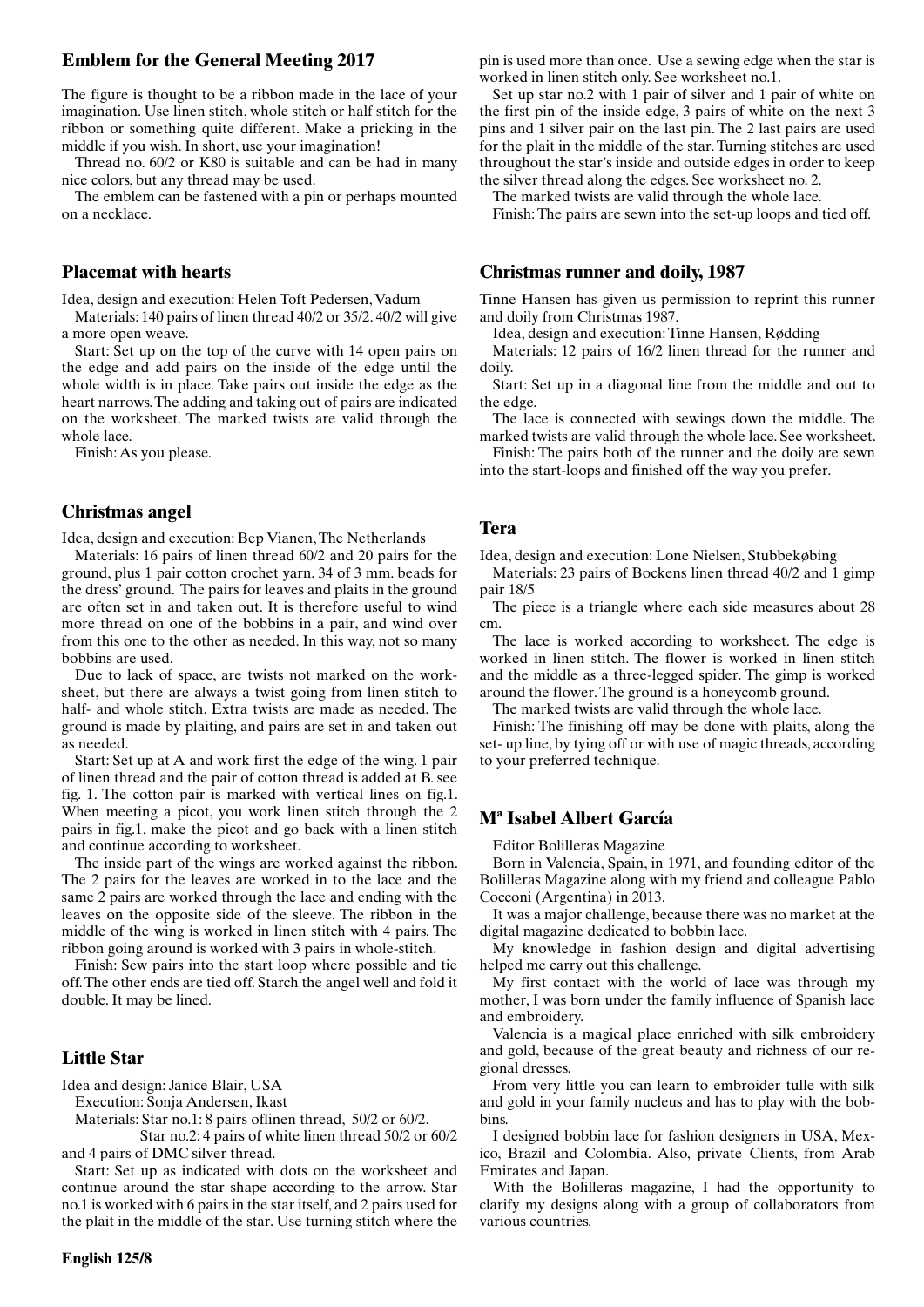Spain, Italy, Estonia, Argentina, Taiwan and Czech Republic, is the nationalities of all components of the creative group of Bolilleras Magazine.

The Bolilleras Magazine aims to reflect the Design and Creativity through a comprehensive approach. Therefore, try to organize the harmonious encounter technical, design and perfection, to explore the universe that houses the world of bobbin lace.

The Bolilleras magazine was founded to present a distinctive world of bobbin lace which has so far been shown. That's why the Bolilleras Magazine tries to justify the reality of lace it could be better understood by the theoretical-practical and historical study of lace, fused with new technologies, art, design and fashion.

We have created several activities that give the opportunity to have direct contact with our readers.

Our new section lacemaker Talent, in this section we propose different designs for the participants to develop their creativity when it comes to weaving. It is open to all who want no matter nationality; all designs are completely unique for Bolilleras Magazine. If you want to participate you have to send a photo of the final project indicating full name and nationality bolilleras@outlook.com Selected participants will publish their photos in the magazine and receive gift that number.

#### **Rettelse til blad nr.**

Digegrevens Hus was put in instead of Drøhses Hus.

Drøhses Hus is hier to the left and Digegrevens hus to the right.

#### **Santa Claus**

Idea, design and execution: Annette Nielsen, Jernved

Materials: Thread: K80 or 60/2. The amount of pairs is indicated by each of the 5 parts.

Start: The lace consists of 5 parts. Every part is sewn in to the former part. The order in which the parts are worked and the work-directions are indicated on the worksheet. See fig.1. Remember to twist before going into whole stitch from linen stitch. This is valid for the whole lace.

Pay attention to the RED pin holes, which indicate that this hole is not used in this part of the lace.

Sewings marked without pinholes indicate that the sewing is done directly into the lace.

#### *Hat*

Start by setting up with 4 pairs of K80 according to worksheet. The hat is worked with linen stitch and a sewing edge where indicated. Add pairs as marked, 8 pairs in all. The hat is finished off with a Belgian knot row.

#### *Hat-brim*

Set up with 8 pairs of K80 according to worksheet.

Work the brim in half stitch with sewing edge in whole stitch, as indicated. Finish off with a Belgian knot row.

#### *Face*

Start with 13 pairs of K80. Work in linen stitch with a sewing edge. Add pairs as indicated, 15 pairs in all.

Take pairs out as indicated, and bind off with a Belgian knot row.

#### *Beard*

Set up with 14 pairs of K80 as indicated. The beard is worked in half stitch with a sewing edge. Be aware of varying numbers of twists in the sewing edge.

Sew into the hat-brim and finish off with Belgian knot row.

#### *Tassel*

Set up with 10 pairs of K80, as indicated on the worksheet. Work in half stitch with a sewing edge. Bind off with a Belgian knot row.

The lace is starched well before taken off the pillow.

Eyes and mouth is drawn on with markers or embroidered on.

Santa Claus is now ready to be hung up, or given as a nice  $g$ ift :-)

HAVE FUN!

#### **Ingeborg Sara Rasmussen (1874-1972)**

**– a supplement to my article in Kniplebrevet no. 123 (page 17-18)**

#### By IngeGerd Stevnhoved, Sejs

We constantly find information when working on Vibeke Ervø's book collection, which challenges the lace world as we know it. Some information needs our attention more than others.

Shortly after the publication of Kniplebrevet no. 123, where I had given the honor to introduce the use of colored worksheets in Denmark to Johanne Nyrop-Larsen, we found an English article written by Vibeke Ervø from 1989. It the article she draws the attention to the fact that Nyrop-Larsen indeed was the first person to use colored worksheets in a publication, ''Knipling efter tegning'' in 1955, but Ingeborg Sara Rasmussen (mostly called Ingeborg Rasmussen) has the honor to introducing color-code to Denmark. Ingeborg Rasmussen used the color code in her teaching long before Nyrop-Larsen published her book.

Ingeborg Rasmussen was from 1925 until 1944, where she retired by the age of 70, employed as lace teacher on Tegneog Kunstindustriskolen for Kvinder, where she used colored worksheets in her classes. Her students remember that she was reluctant to use them in the beginning, as this was a Belgian invention, and she thought it perhaps unfair to borrow the idea! What a noble thought this was at a time where copy right was something nobody worried about.

Much important information about lace patterns and -techniques wanderings through the world has through the years been hidden for the public by designers, who have borrowed or directly copied patterns from others. Johanne Nyrop- Larsen is indeed an example of the fact that borrowing patterns, reconstruction without source -information and plain copying of patterns have made the wanderings of patterns difficult. Nyrup-Larsen is the direct reason for the fact that patterns from the famous book by Maria Smolková and Regina Bibová: "Krajky Krajkárství lidu Slovanského" normally just called "Bibová" for many Danes are what Nyrop-Larsen wrongly has written in her book: "…..Flemish lace from about 1850, and they are, like Tønderlace from the same time period, influenced by the lace from Lille."

Jana Novak has found out that mrs. Nyrop's reconstructions comes from "Bibová" and that the originals was made on standard prickings. Bodil Tornehave's book "Danske Frihåndskniplinger" contains this information.

When all is said and done, one have to consider, that times were different, and the interest of tracing the development was not on most lace makers minds. One also has to remember that Johanne Nyrop-Larsen has been very important for the Danish lace world. Karin Hoffritz writes in her paper "Det københavnske kniplemiljø I de sidste 100 år" , that " it is solemnly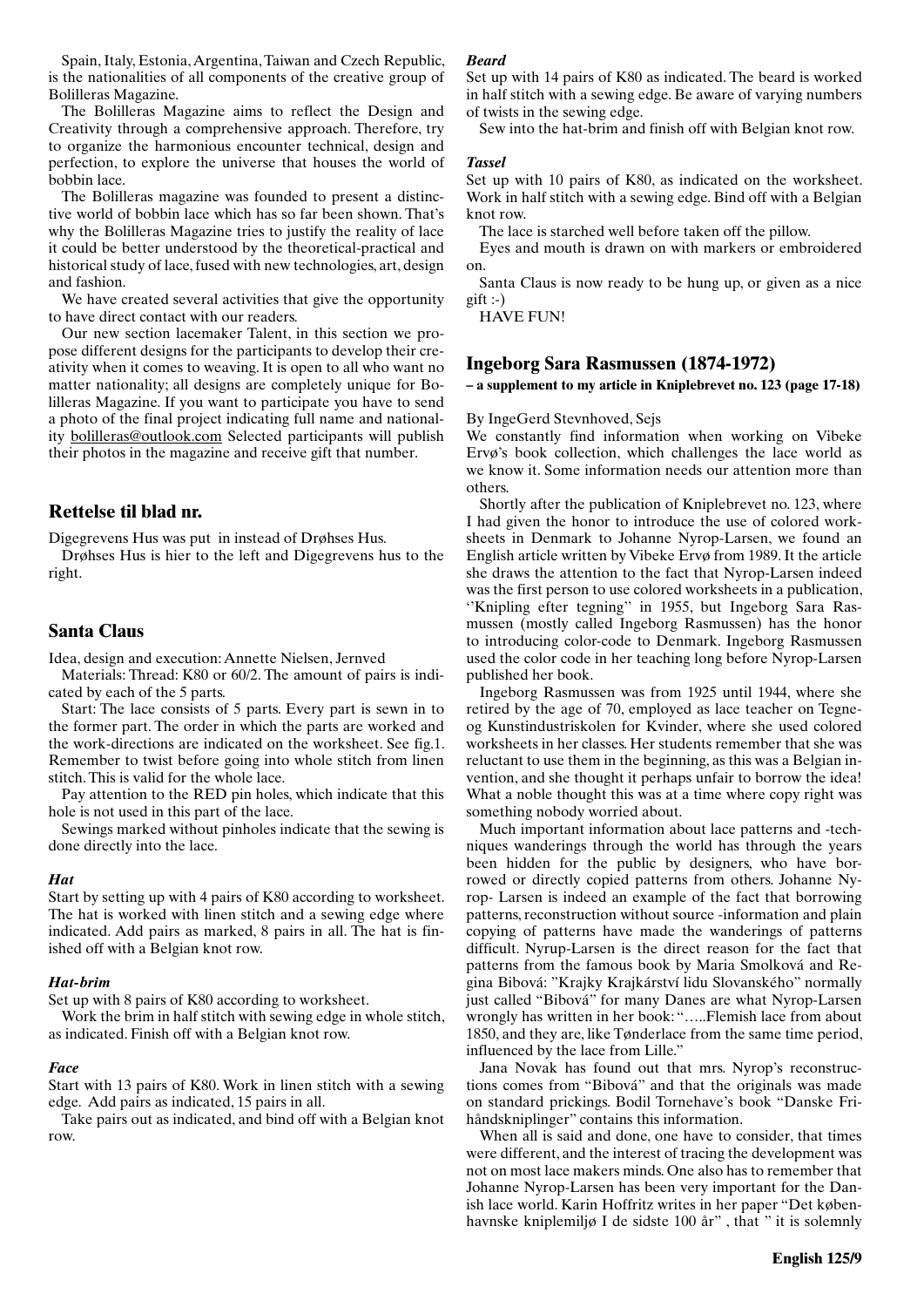thanks to Johanne Nyrop-Larsen that the craft of bobbinlace survived the difficult years of the 1960's."

Nobody is perfect, but we need to keep in mind that we lead and not mislead the ones following in our footsteps.

Karin Hoffritz's and Bodil Tornehave's books are available in VibBib, and so are Nyrop-Larsen's "Knipling efter tegning" and photocopis of "Bibová", both publications, the illustrated work from 1908 and the prickings from 1938, if anybody is interested in comparing the pattern themselves.

Karin Hoffritz's Nostalgy-page in Kniplebrevet no.97 (page 14) about Ingeborg Sara Rasmussen is also worth reading.

# **Esther Jegind Winkel, an artistic lace maker 1916 - 2016**

Even though Esther Jegind was an old lady, it was sad to hear that she is not more among us. She was so present, a big part of what I have been doing in the lace area for so many years.

Esther was taught to make lace in early childhood in Løgumkloster, so the saying, what you learn as young, you never forget, fits her profile very well.

When Esther married her second husband, the architect Fritz Winkel, she wanted to start making lace again, and her husband was very supportive.

Esther had a big respect for the old Tønderlace. She said herself:

"I viewed Tønderlace as something untouchable, something sacred, not to be harmed in any way, as it should stand as a testimony of our tradition."

But her own wish was to brake with the tradition and to use other materials, still preserving the lightness of lace as much as possible.

Esther made many exciting things in the 50's, and between other things, got her woolen shawls exhibited. With these shawls she showed us the simple technique of getting rid of all the pairs by using them as fringes.

Esther had her very own ideas about how and for what lace might be used. In spite of being an autodidact and experimental, she applied and became a student at Tegne- og Kunstindustriskolen in 1965, graduating as lace teacher in 1969, just when the school became a part of Kunsthåndværkerskolen.

The basic knowledge of Tønderlace from childhood and the later education from T- and K-Skolen, was an advantage for her. Esther wished to use lace for other things than edges, as we have seen in the many exhibitions of her work. She developed patterns and techniques for her woolen shawls, and made many, for that time, modern things - or lace '"of our time", as she expressed it herself.

Esther drew pictures/sketches in the nature, and used them as "prickings", which made everything unique. Kunstindustrimuseet owns a fantastic shawl (see Kniplebrevet no.106, page 6), and Tønder Museum has a collection of her picture laces.

Esther was not only a very capable and creative lace maker. She also had a big interest in the history and development of lace.

She has given us insight in many topics through her publications, for ex. in stories of the old lace makers and lace in art. We have been enriched by her many articles like in Kniplebrevet through her knowledge on lace and lace history.

Esther looked at lace as a form of art, and when one look at her wonderful work, one can only agree to that.

# **Bibliography over Esther Jegind Winkel**

- Always a topic, The Lunchbox. In "Den gyldne smørrebrødsbog" page 81-90, 1949.
- Mentioning in Charlotte Rud: Experimental lace, Knipling i Danmark 9, page 3-4, 1987

Threads through my life…..Interview with Esther Jegind Winkel by Karin Hoffritz in 1987. Published in "Det københavnske kniplemiljø I de sidste 100 år".

Kantcentrum, Bruges, Belgium 1988.

About lace patterns, Knipling i Danmark 14, page 4-5, 1988 (previously published in Sønderjysk månedskrift 56, 1980)

"Træk af kniplekunstens historie" Three selected articles about the art of lace. Published by Forlaget Neffen, 1989

Churchtextiles (together with Margareth Jeans). The annual theme in Knipling i Danmark. Knipling i Danmark 19, page 3, 1990

Lace in Churches. Knipling i Danmark 19, page 4-5, 1990

"Et gammelt knipleskrin fra Tønderegnen". Haandarbejdets Fremme 3, 1992

Free lace. Mentioning in Knipling i Danmark 34, page 7, 1993

Tønderlace. Review of the history of the Tønderlace 1920-95. 2 prickings.

Lace festival in Tønder 1995

Materials for a class in Picture-lace by Annette Kappel, 1995

My own lace. Knipling i Danmark 52, page 23, 1997

Lace corners in point ground lace. 2 patterns in pocket. Lace festival, Tønder 2001

The professional lace maker, Maren Spandet. Knipling i Danmark 75, page 8, 2004 and Knipling i Danmark 86, page 4, 2006

A little about the old professional lacemakers. Knipling i Danmark 82, page 7-9, 2005 and Knipling i Danmark 83, page 5-6, 2006

About the present Danish art of lace. (About Kathrine Thuesen, Inge Skovgaard, Vibeke Ervø and Karin Hoffritz) Knipling i Danmark 80, page 4-5, 2005

Scarf for the pattern page in Knipling i Danmark 105, page 16, 2011

Art in lace – Art in Paint. Knipling i Danmark 104, page 4-6, 2011

If any of our members know about other publications by or about Esther Jegind Winkler, beside the ones mentioned above, please let us know.

**Title: Dentelles Normandes**

Authors: Claudette and Michel Bouvot

Publisher: Charles Corlet. www.corlet-editions.fr

ISBN: 2-84706-186-X

Language: French. A supplement with English translation by Sylvie Turquetil

Price:  $\epsilon$  28,50

A French bobbinlace book has again landed on my table, again I have the opportunity to enjoy every page of the book. I do not read French, but my first impression is a book containing beautiful pictures of historical character and beautiful bonnets and head coverings in wonderful lace; mostly from two towns of Normandy.

A book with fantastic historic descriptions unfolds in front of my eyes with support from the English translation. One of the two towns is Hornfleur, situated just south of Le Havre, south of the Seine River. Nuns taught the young girls to make lace, and the town has afterwards given name to the Hornflour lace, shown on the pattern pages of the book.

One chapter in the book tells the story of Hornfleur's history from a lacemaker's view point, about lacemakers and